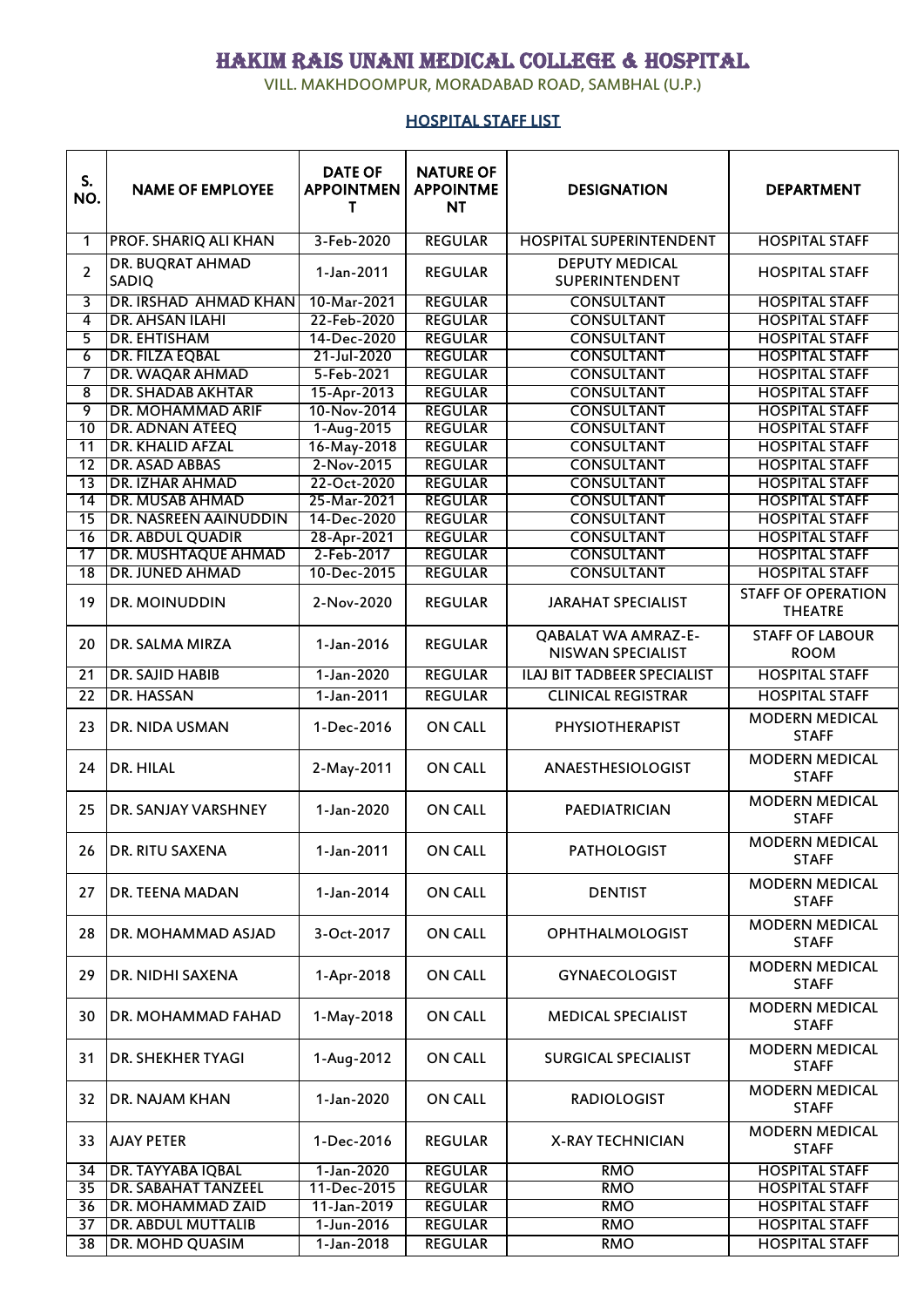| 39       | IDR. MOIN UDDIN                           | 2-Nov-2020               | <b>REGULAR</b>                   | <b>PHARMACY INCHARGE</b>                 | <b>TEACHING PHARMACY</b><br>AND QUALITY TESTING<br><b>LABORATORY</b> |
|----------|-------------------------------------------|--------------------------|----------------------------------|------------------------------------------|----------------------------------------------------------------------|
| 40       | <b>RAVINDRA</b>                           | 25-Dec-2020              | <b>PART TIME</b>                 | PHARMACOGNOCIST                          | <b>TEACHING PHARMACY</b><br>AND QUALITY TESTING<br><b>LABORATORY</b> |
| 41       | <b>MADAN KUMAR</b>                        | 1-May-2013               | <b>PART TIME</b>                 | <b>ANALYTICAL CHEMIST</b>                | <b>TEACHING PHARMACY</b><br>AND QUALITY TESTING<br><b>LABORATORY</b> |
| 42       | <b>MOHD ASIF</b>                          | 1-Apr-2011               | <b>REGULAR</b>                   | <b>WORKERS</b>                           | <b>TEACHING PHARMACY</b><br>AND QUALITY TESTING<br><b>LABORATORY</b> |
| 43       | <b>IKRAM ANSARI</b>                       | 16-Mar-2018              | <b>REGULAR</b>                   | <b>WORKERS</b>                           | <b>TEACHING PHARMACY</b><br>AND QUALITY TESTING<br><b>LABORATORY</b> |
| 44       | IMOHAMMAD MUSHAHID                        | 1-May-2013               | <b>REGULAR</b>                   | PEON OR ATTENDANT                        | <b>TEACHING PHARMACY</b><br>AND QUALITY TESTING<br><b>LABORATORY</b> |
| 45       | DR. KRISHNA SHARMA                        | 1-May-2013               | <b>REGULAR</b>                   | PATHOLOGIST/<br><b>MICROBIOLOGIST</b>    | <b>CLINICAL LABORATORY</b>                                           |
| 46       | <b>VIPIN KUMAR SHARMA</b>                 | 2-Mar-2012               | <b>REGULAR</b>                   | <b>LAB TECHNICIAN</b>                    | <b>CLINICAL LABORATORY</b>                                           |
| 47       | <b>NADEEM AHMAD</b>                       | 14-Dec-2017              | <b>REGULAR</b>                   | <b>LAB TECHNICIAN</b>                    | <b>CLINICAL LABORATORY</b>                                           |
| 48       | <b>MOHAMMAD UMAR</b>                      | 1-Jan-2011               | <b>REGULAR</b>                   | <b>PEON OR ATTENDANT</b>                 | <b>CLINICAL LABORATORY</b>                                           |
| 49       | <b>MOHD SHARIQ</b>                        | 1-Jan-2019               | <b>REGULAR</b>                   | <b>PEON OR ATTENDANT</b>                 | <b>CLINICAL LABORATORY</b>                                           |
| 50       | <b>HINA</b>                               | 1-Oct-2019               | <b>REGULAR</b><br><b>REGULAR</b> | <b>STAFF NURSE</b>                       | <b>HOSPITAL STAFF</b>                                                |
| 51<br>52 | YAFA KHANAM<br><b>INZAMAM</b>             | 1-Mar-2018<br>1-May-2021 | <b>REGULAR</b>                   | <b>STAFF NURSE</b><br><b>STAFF NURSE</b> | <b>HOSPITAL STAFF</b><br><b>HOSPITAL STAFF</b>                       |
| 53       | <b>VINUJ</b>                              | 1-Dec-2017               | <b>REGULAR</b>                   | <b>STAFF NURSE</b>                       | <b>HOSPITAL STAFF</b>                                                |
| 54       | <b>FAIM</b>                               | 1-Sep-2013               | <b>REGULAR</b>                   | <b>STAFF NURSE</b>                       | <b>HOSPITAL STAFF</b>                                                |
| 55       | JAMEEL AHMAD                              | 2-May-2016               | <b>REGULAR</b>                   | <b>STAFF NURSE</b>                       | <b>HOSPITAL STAFF</b>                                                |
| 56       | <b>SONU</b>                               | 1-Dec-2016               | <b>REGULAR</b>                   | <b>STAFF NURSE</b>                       | <b>HOSPITAL STAFF</b>                                                |
| 57       | <b>MUSHARIK</b>                           | $1$ -Jul-2019            | <b>REGULAR</b>                   | <b>STAFF NURSE</b>                       | <b>HOSPITAL STAFF</b>                                                |
| 58       | <b>GULZAR</b>                             | 1-Dec-2017               | <b>REGULAR</b>                   | <b>STAFF NURSE</b>                       | <b>HOSPITAL STAFF</b>                                                |
| 59       | <b>KOSAR</b>                              | 1-Jan-2021               | <b>REGULAR</b>                   | <b>STAFF NURSE</b>                       | <b>HOSPITAL STAFF</b>                                                |
| 60       | <b>ZUNERA</b>                             | 1-Jan-2021               | <b>REGULAR</b>                   | <b>STAFF NURSE</b>                       | <b>HOSPITAL STAFF</b>                                                |
| 61       | MOZZAMA                                   | 1-Jan-2021               | <b>REGULAR</b>                   | <b>STAFF NURSE</b>                       | <b>HOSPITAL STAFF</b>                                                |
| 62       | <b>SAMINA</b>                             | 1-Jan-2021               | <b>REGULAR</b>                   | <b>STAFF NURSE</b>                       | <b>HOSPITAL STAFF</b>                                                |
| 63<br>64 | <b>INSHA PARVEEN</b>                      | 1-May-2021<br>1-May-2021 | <b>REGULAR</b><br><b>REGULAR</b> | <b>STAFF NURSE</b><br><b>STAFF NURSE</b> | <b>HOSPITAL STAFF</b><br><b>HOSPITAL STAFF</b>                       |
| 65       | <b>ILMA PARVEEN</b><br><b>HALIMA SHAN</b> | 1-May-2021               | <b>REGULAR</b>                   | <b>STAFF NURSE</b>                       | <b>HOSPITAL STAFF</b>                                                |
| 66       | <b>ABUL HASAN</b>                         | 1-Aug-2017               | <b>REGULAR</b>                   | <b>STAFF NURSE</b>                       | <b>HOSPITAL STAFF</b>                                                |
| 67       | <b>NIZAM MOHD</b>                         | 18-Mar-2019              | <b>REGULAR</b>                   | <b>STAFF NURSE</b>                       | <b>HOSPITAL STAFF</b>                                                |
| 68       | ANU                                       | 1-Aug-2018               | <b>REGULAR</b>                   | <b>ILAJ BIT TADBEER NURSE</b>            | <b>HOSPITAL STAFF</b>                                                |
| 69       | <b>KARTAR SINGH</b>                       | 2-Mar-2020               | <b>REGULAR</b>                   | <b>MATRON/NURSING</b><br>SUPERINTENDENT  | <b>HOSPITAL STAFF</b>                                                |
| 70       | <b>PUSHPA</b>                             | 1-Aug-2018               | <b>REGULAR</b>                   | <b>OT NURSE</b>                          | <b>OPERATION THEATRE</b><br><b>STAFF</b>                             |
| 71       | <b>GULZAR BANO</b>                        | 5-Feb-2018               | <b>REGULAR</b>                   | <b>MIDWIFE</b>                           | LABOUR ROOM                                                          |
| 72       | <b>NASIM ALI</b>                          | 1-Dec-2016               | <b>REGULAR</b>                   | OT ATTENDANT                             | <b>OPERATION THEATRE</b><br><b>STAFF</b>                             |
| 73       | <b>MANSOOR HUSAIN</b>                     | 1-Mar-2011               | <b>REGULAR</b>                   | <b>DRESSER</b>                           | <b>OPERATION THEATRE</b><br><b>STAFF</b>                             |
| 74       | <b>MOHD MOVEEN</b>                        | 1-May-2017               | <b>REGULAR</b>                   | <b>WARD BOY</b>                          | <b>HOSPITAL STAFF</b>                                                |
| 75       | <b>AMIT</b>                               | 1-Mar-2018               | <b>REGULAR</b>                   | <b>WARD BOY</b>                          | <b>HOSPITAL STAFF</b>                                                |
| 76       | <b>FAREEDA</b>                            | 1-Dec-2016               | <b>REGULAR</b>                   | <b>WARD AYAH</b>                         | <b>HOSPITAL STAFF</b>                                                |
| 77       | <b>SALEEM AKHTAR</b>                      | 1-May-2021               | <b>REGULAR</b>                   | <b>WARD BOY</b>                          | <b>HOSPITAL STAFF</b>                                                |
| 78       | <b>MOHD FAZIL</b>                         | 1-Jan-2021               | <b>REGULAR</b>                   | <b>WARD BOY</b>                          | <b>HOSPITAL STAFF</b>                                                |